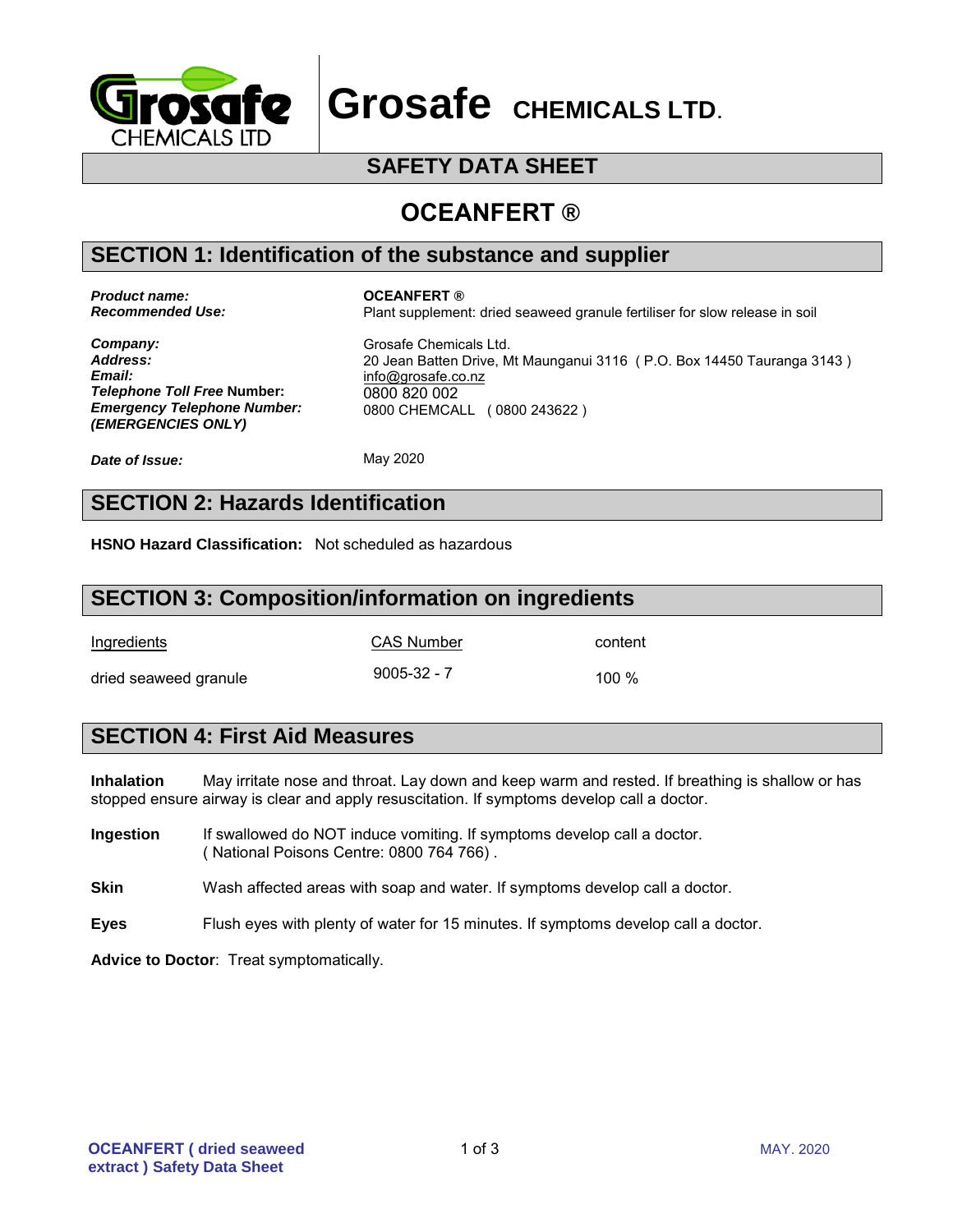# **SECTION 5: Fire Fighting Measures**

| <b>Extinguishing Media</b> | Water fog, foam, carbon dioxide or dry chemical.                      |
|----------------------------|-----------------------------------------------------------------------|
|                            | Choose extinguishing media to suit the burning material.              |
| Hazards                    | May be combustible in a hot fire. Dust particles can become airborne. |
| ProtectiveEquipment        | Full protective clothing and self - contained breathing apparatus.    |
| HAZCHEM:                   | 2 [Z]                                                                 |
| ERP Guide:                 | 47                                                                    |

#### **SECTION 6: Accidental Release Measures**

Spills & Disposal: Contain spill and collect in an appropriate sealable container for disposal in an approved landfill.

# **SECTION 7: Handling and Storage**

Store the material in a well-ventilated, secure area out of reach of children and domestic animals and away from sources of heat or ignition. Do not store with food or drink. Wash thoroughly with soap and water after handling.

#### **SECTION 8: Exposure Control/Personal Protection**

THE FOLLOWING RECOMMENDATIONS FOR EXPOSURE CONTROLS/PERSONAL PROTECTION ARE INTENDED FOR THE MANUFACTURE, FORMULATION, PACKAGING AND TRANSPORT OF THIS PRODUCT.

FOR COMMERCIAL APPLICATIONS OR ON-FARM APPLICATIONS CONSULT THE PRODUCT LABEL.

Ingestion: Prevent eating, drinking, tobacco use and cosmetic application in areas where there is a potential for exposure to the material, Wash thoroughly with soap and water after handling.

Eye Contact: Where eye contact is likely, use chemical splash goggles. Facilities storing or utilizing this material should be equipped with an eyewash facility and a safety shower.

Skin Contact: Where contact is likely, wear chemical-resistant (such as nitrile or butyl) gloves, coveralls, socks and chemical-resistant footwear. For overhead exposure, wear chemical-resistant headgear.

Inhalation: Use process enclosures, local exhaust ventilation, or other engineering controls to keep airborne levels below exposure limits.

#### **SECTION 9: Physical and Chemical Properties**

Appearance: Odour: pH: Flash Point: Solubility in water: black(deep brown) granule seaweed 6 - 10 [ 1% dispersion in water ] non flammable 100% slow release

### **SECTION 10: Stability and Reactivity**

Stability: Materials to avoid: Hazardous Polymerisation: Stable and does not decompose under normal use and storage

Strong oxidizing agents, acids, alkalis Will not occur

**OCEANFERT ( dried seaweed extract ) Safety Data Sheet**